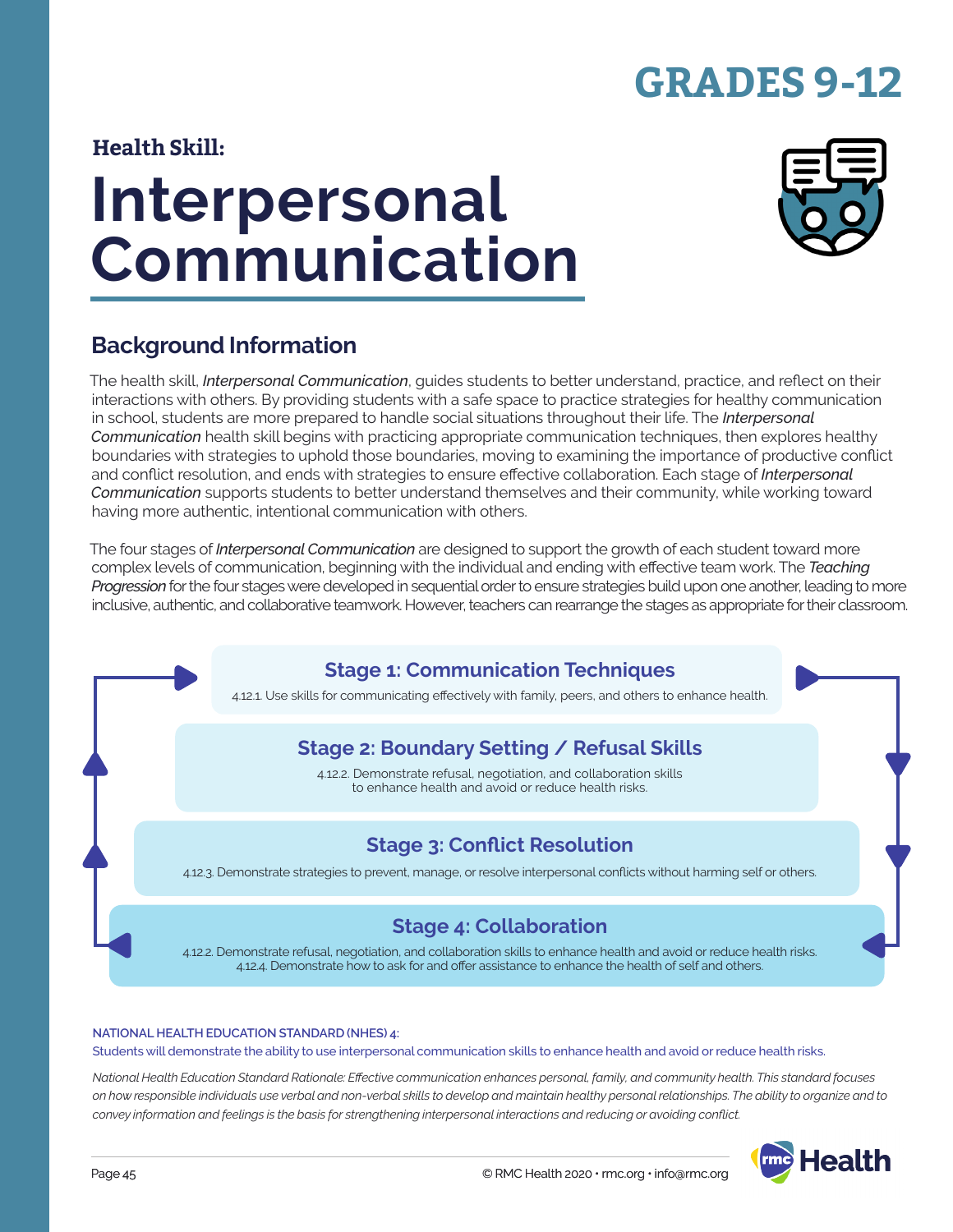

### **Grades 9-12 Framework**

In grades 9-12, students learn a variety of strategies to effectively communicate in a variety of modes. The graphic below outlines the strategies learned in each stage, beginning with *Stage 1: Communication Techniques* and ending with *Stage 4: Collaboration*. Teachers should use the strategies listed as a starting point and add strategies to meet the needs of their students.

| Stage 1: Commincation Techniques<br><b>Strategies:</b><br>· Analyze context of<br>situation<br>· Active Listening<br>· Ask questions<br>· Summarize the speaker<br>· Body language<br>· Nodding<br>· Eye contact<br>· Facial expressions<br>· Non-verbal<br>communication<br>• Eye contact with the<br>listener(s)<br>· Appropriate posture<br>· Appropriate hand<br>gestures<br>• Use voice effectively<br>· Eye contact<br>· Hand gestures<br>· Facial expressions<br>· Volume of voice<br>· Tone (inflection)<br>· Speed<br>· Pausing<br>· Use effective written<br>communication<br>• Use concise and clear<br>language<br>· Create an appropriate<br>tone with punctuation<br>and grammar<br>· Reread and edit your<br>writing<br>• Consider the ways<br>your words could be<br>interpreted and<br>change to be more<br>easily interpreted | Setting<br><b>Strategies:</b><br>· Identify personal<br>boundaries<br>Boundary<br>$\cdot$ I-Statements<br>· Communicate your<br>boundary<br>· Use a refusal /<br>Refusal Skills &<br>boundary setting<br>strategy<br>· Say no firmly and<br>loudly<br>$\cdot$ Stand tall and<br>be clear in your<br>communication<br>• Avoid or leave the<br>situation<br>Stage 2:<br>· Ask a question<br>· Suggest something<br>different to do<br>· Explain why it is a<br>bad idea for you<br>· Ignore the<br>suggestion<br>· Make a joke or use<br>humor<br>· Politely decline<br>- "Thanks but no<br>thanks"<br>· Acknowledge the<br>other person's<br>feelings and explain<br>your decision<br>· Seek help from a<br>trusted adult | <b>Conflict Resolution</b><br><b>Strategies:</b><br>· Identify feelings<br>· Use coping strategies<br>to remain calm<br>· Engage<br>· Walk away<br>· Perspective-taking<br>$\ddot{\mathbf{c}}$<br>· I-Statements<br>Stage<br>· Negotiate needs<br>& wants<br>$\cdot$ Create a plan to<br>resolve conflict | Stage 4: Collaboration<br><b>Strategies:</b><br>· Identify team goal<br>· Delegate tasks based<br>on strengths<br>· Get to know team<br>members<br>· Listen to ideas from all<br>team members<br>· Create team norms<br>· Build consensus and<br>make decisions |
|-------------------------------------------------------------------------------------------------------------------------------------------------------------------------------------------------------------------------------------------------------------------------------------------------------------------------------------------------------------------------------------------------------------------------------------------------------------------------------------------------------------------------------------------------------------------------------------------------------------------------------------------------------------------------------------------------------------------------------------------------------------------------------------------------------------------------------------------------|--------------------------------------------------------------------------------------------------------------------------------------------------------------------------------------------------------------------------------------------------------------------------------------------------------------------------------------------------------------------------------------------------------------------------------------------------------------------------------------------------------------------------------------------------------------------------------------------------------------------------------------------------------------------------------------------------------------------------|-----------------------------------------------------------------------------------------------------------------------------------------------------------------------------------------------------------------------------------------------------------------------------------------------------------|-----------------------------------------------------------------------------------------------------------------------------------------------------------------------------------------------------------------------------------------------------------------|
| · Suggest a time to talk in<br>person or over the phone<br>if the message is too<br>complex                                                                                                                                                                                                                                                                                                                                                                                                                                                                                                                                                                                                                                                                                                                                                     |                                                                                                                                                                                                                                                                                                                                                                                                                                                                                                                                                                                                                                                                                                                          |                                                                                                                                                                                                                                                                                                           |                                                                                                                                                                                                                                                                 |

#### **Notes on Grade Level Progression**

Activities, vocabulary, and language throughout the models are vertically aligned and build upon one another. If students require scaffolding refer to previous grade levels for additional ideas for activities and instruction that address gaps in student skills. For enrichment activities, look at higher grade levels in order to provide additional practice opportunities or for ideas on how to deepen understanding.

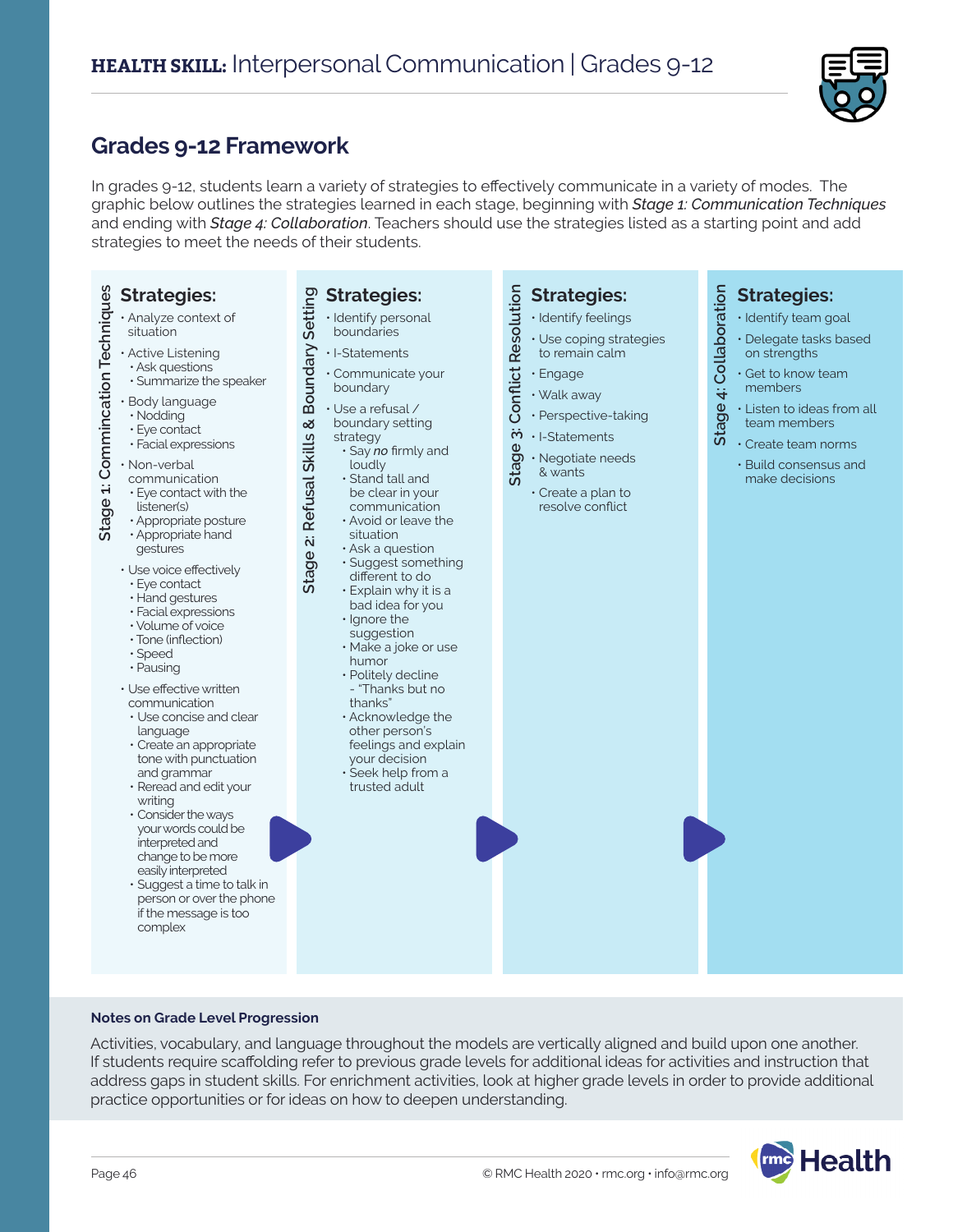

# **Stage 3: Conflict Resolution**

Conflict is a natural and vital part of our social interactions, and when conflict is addressed using healthy communication skills, it leads to growth and understanding. Everyone engages in conflict, and explicitly teaching specific strategies for resolving these often uncomfortable situations helps turn unproductive conflict into productive conflict. In *Stage 3: Conflict Resolution*, students explore their experiences with conflict and learn new strategies for handling different types of conflict. *Stage 3: Conflict Resolution* allows students to reflect on real-life situations. Finally, I-Statements are a crucial part of *Stage 3: Conflict Resolution* as their use allows a person to express how they are feeling without placing blame.



### **Grades 9-12 Framework**

In grades 9-12, students begin *Stage 3: Conflict Resolution* by asking themselves questions to help process a conflict before using strategies to resolve it. Students examine their feelings, use coping strategies to remain calm, identify the reasons for the conflict, and decide whether or not to engage in the conflict. Students should work through these questions with personal examples and provided scenarios. It is important for students to write their reflection, as well as discuss their ideas with peers, as developing awareness around conflict takes practice and time. In Step 2, students develop speaking strategies to voice their feelings and needs as well as listening strategies to ensure they are listening to others' perspectives. Since conflict often comes in heightened states, students should practice voicing I-Statements and Need-Statements in a low-stakes and safe environment. Finally, students work to create compromises by using listening strategies and ranking their needs in order to visually show the importance of certain needs and wants. The use of scenarios and role play is crucial throughout these steps in order to allow students to reflect on how they can best approach conflict outside of actual conflict.

Mastery of *Stage 3: Conflict Resolution* means students are able to explain their feelings during conflict, use coping strategies to remain calm, identify the reasons for a conflict, voice and listen to different perspectives, negotiate in order to reach a compromise, and reflect on the conflict.

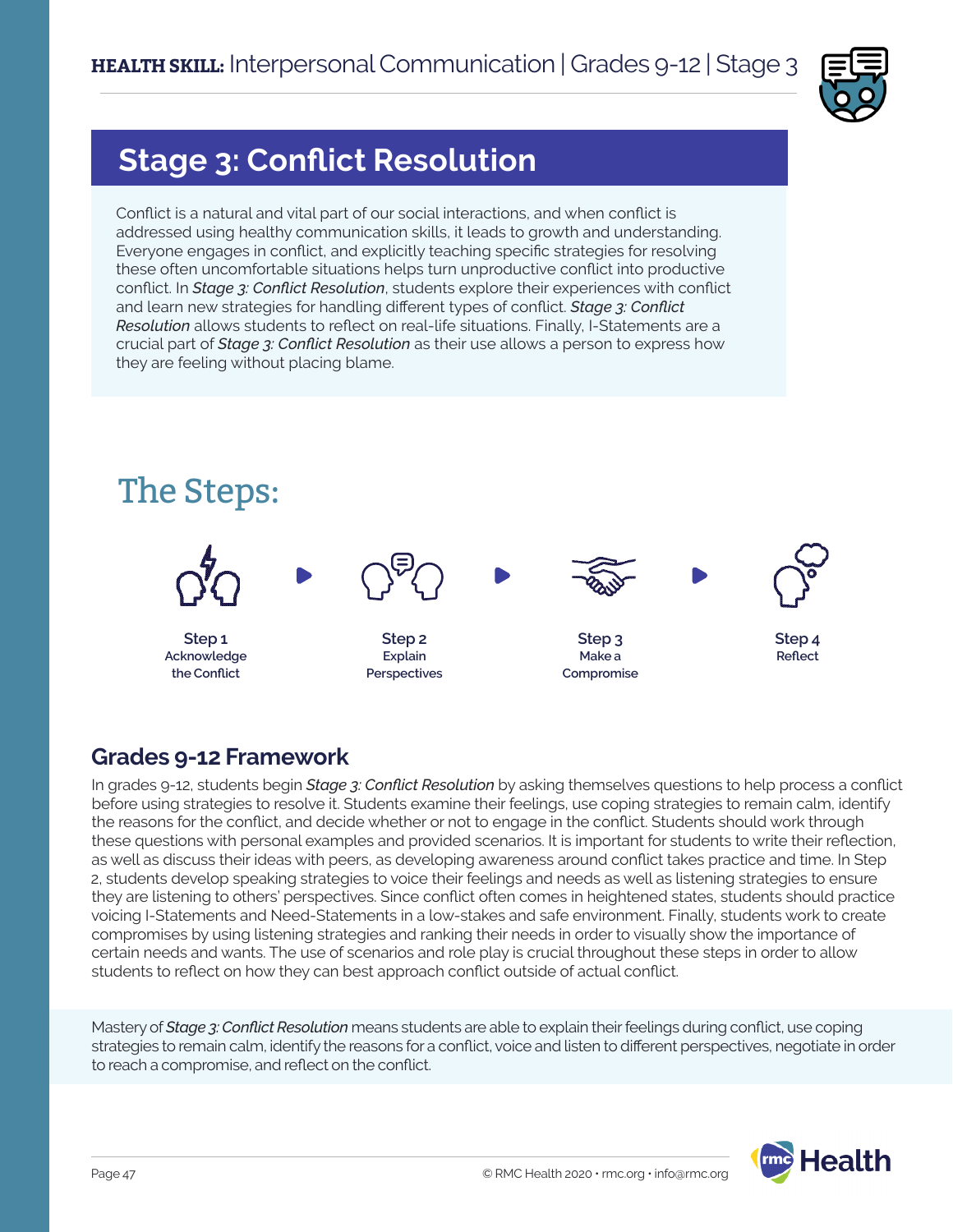

# **Stage 3: Conflict Resolution**

# The Steps:

### **Step 1: Acknowledge the Conflict**

**Step Overview:** Students start *Stage 3: Conflict Resolution* by acknowledging there is a conflict. They do this by determining how they feel, using coping strategies to remain calm, identifying what caused the conflict, and deciding if the conflict is safe and worth continuing. The first step is often what happens internally for someone before moving on to the next steps. Because of this, students should practice using reflection strategies and answering questions they should ask themselves before moving forward in resolving a conflict with someone.

#### **Sub Skill(s):**

- Explain feelings
- Use coping strategies to remain calm and rational
- Identify the reasons for the conflict
- Decide to engage or walk away

# **Step 2: Explain Perspectives**

**Step Overview:** One of the most important aspects of solving a conflict is to allow both sides to explain their perspective of the situation. This step requires both sides to have a chance to speak and for both sides to listen to each other's needs. Students practice using I-Statements in Step 2 to clearly state their feelings during a conflict. This step should be practiced using various scenarios to allow for students to use an assertive voice, express their needs, and acknowledge the needs of others.

#### **Sub Skill(s):**

- Define perspectives
- State feelings & needs
- Listen to perspectives